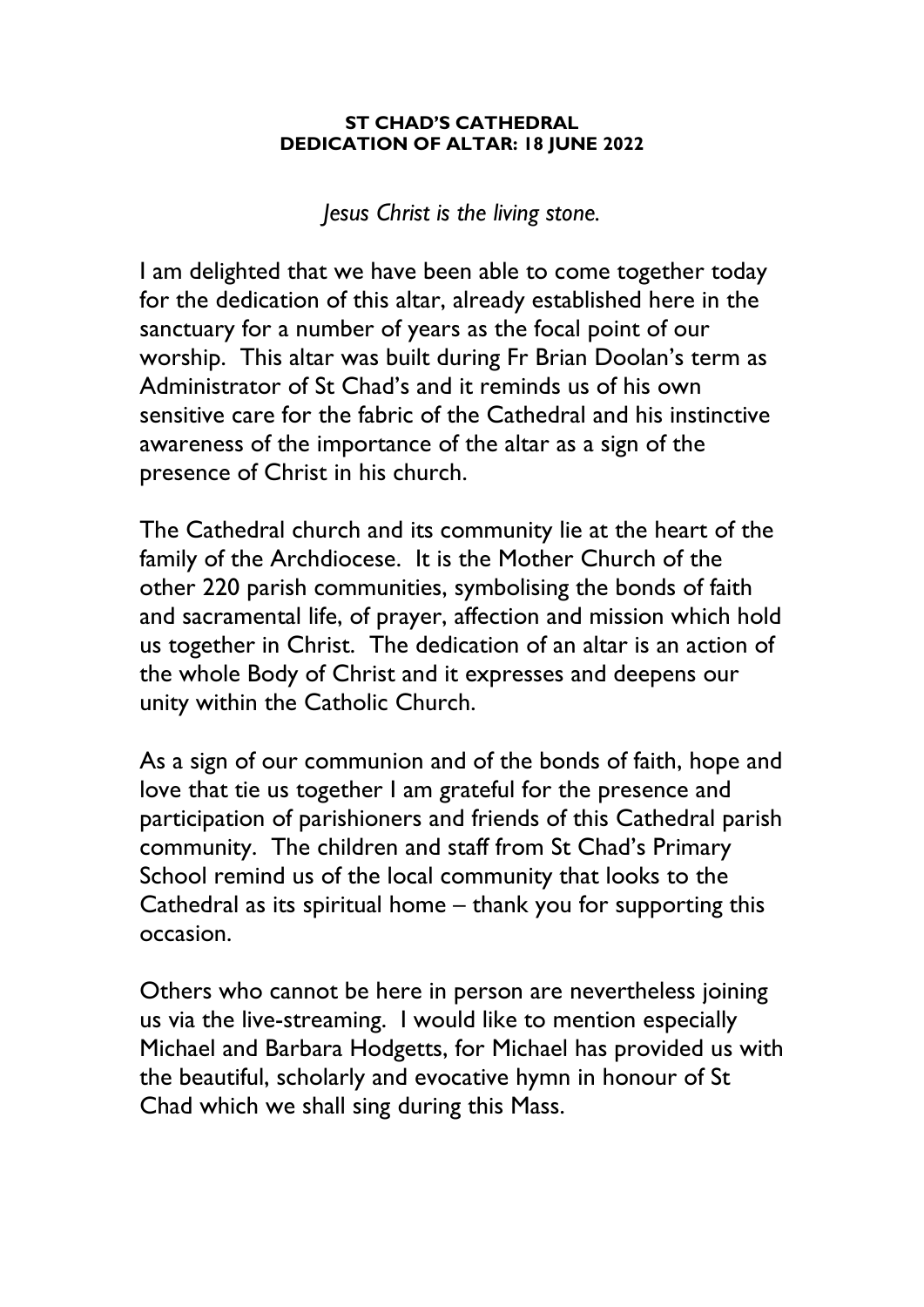Dean Adrian Dorber, the Dean of Lichfield, is a most welcome ecumenical guest and friend at this celebration. I am conscious that, under Dean Adrian's supervision, a new altar for St Chad's relics is at present being prepared for Lichfield Cathedral. That altar will always be a reminder of the ecumenical friendship between our two cathedrals which owes so much to the ministry and intercession of St Chad. We also remember Bishop Michael Ipgrave, the Bishop of Lichfield, in our prayers today.

I am grateful to Mgr Timothy and the Metropolitan Chapter of Canons for enabling us to celebrate the dedication of the altar on the annual Feast of the Dedication of the Cathedral. It is a fitting day for the launch of the new diocesan History and Archives Commission – and I am grateful to Professor Judith Champ for being the driving force behind this welcome initiative.

As you know, this altar has already supported the celebration of the Eucharist for several years. During Holy Week the Oil of Chrism was consecrated upon this altar and it will now be anointed with the same chrism as the permanent place of prayer and sacrifice.

Whenever the priest venerates the altar with a kiss at the beginning of Mass he honours it as a consecrated symbol of the presence of Christ. Today's Gospel reminds us that we should not approach the altar until we have resolved our differences with others. The altar is a reminder that the healing and forgiving power of God is readily available in this place.

The ceremony of dedication which we are about to begin serves to remind us that the life of the community which is at home here is being renewed in every succeeding generation. In this place we preserve a link with previous generations of Catholics whose heritage of faith we have received we take up our responsibility to hand on that faith.